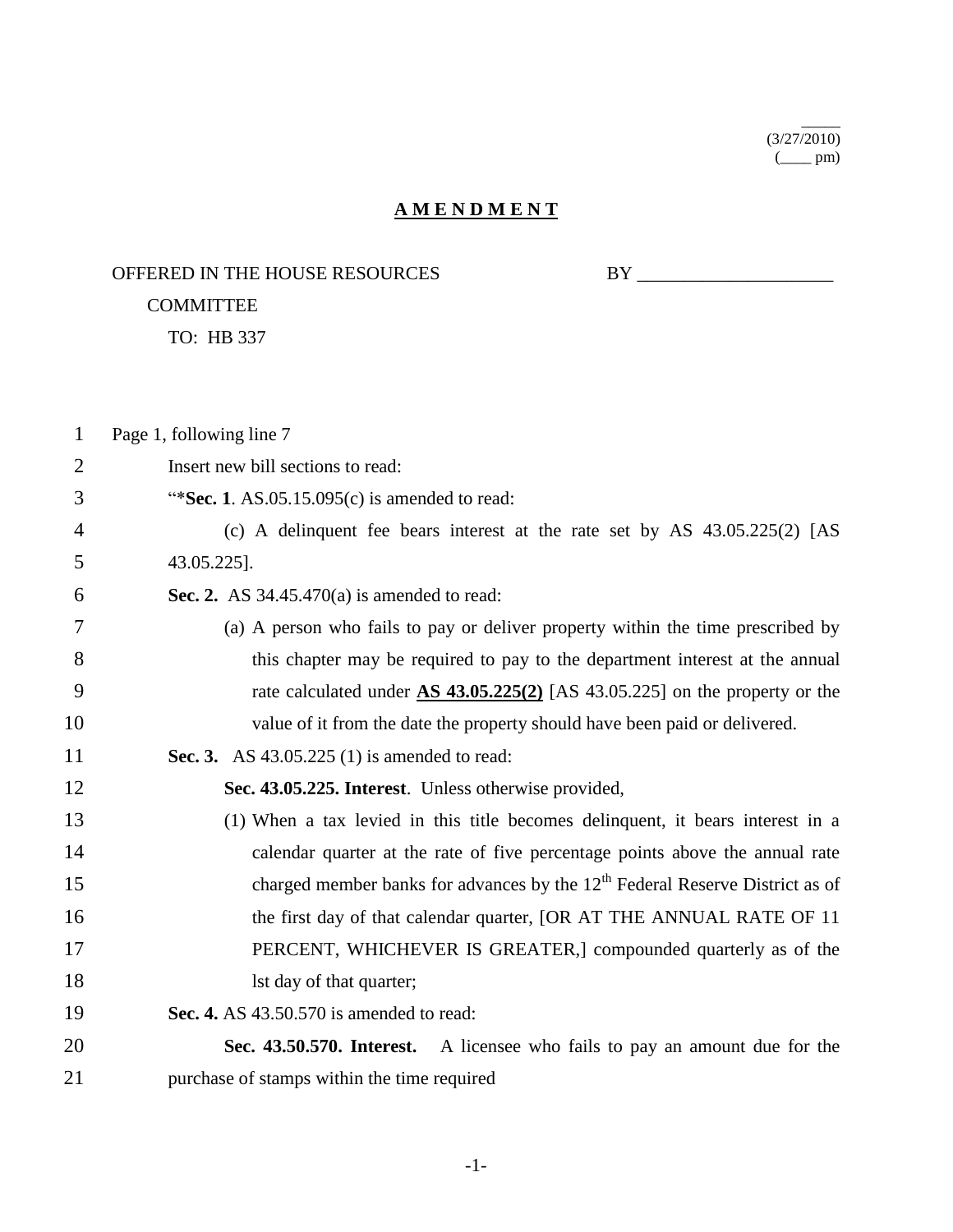(1) is considered to have failed to pay the cigarette taxes due under this chapter; and (2) shall pay interest at the rate established under **AS 43.55.225(1)** [AS 43.05.225] from the date on which the amount became due until the date of payment.  **Sec. 5.** AS 43.55.020(g) is amended to read: (g) Notwithstanding any contrary provision of AS 43.05.225, an unpaid amount of 8 an installment payment required under  $(a)(1)-(3)$  of this section that is not paid when due bears interest (1) at the rate provided for an underpayment under 26 U.S.C. 6621 (Internal Revenue Code), as amended, compounded daily, from the date the installment payment is due until March 31 following the calendar year of production, and (2) as provided for a delinquent tax under **AS 43.05.225(1)** [AS 43.05.225]after that March 31. Interest 13 accrued under (1) of this subsection that remains unpaid after that March 31 is treated as 14 an addition to tax that bears interest under (2) of this subsection. An unpaid amount of tax due under (a)(4) of this section that is not paid when due bears interest as provided for a delinquent tax under **AS 43.05.225(1)** [AS 43.05.225]. Page 2, lines 5-10: Delete language and insert the following: "effective, if (A)the department determines that the producer's underpayment resulted 22 because the regulation was not in effect when the payment was due; and (B) the producer demonstrates that it made a good faith estimate of its tax obligation in light of the regulations then in effect when the payment was 25 dues and paid the estimate tax;" Page 3, line 7: Delete "**AS 43.55.025(f)** [AS 43.55.025(f)(2)]" Insert "AS 43.55.025(f)(2)"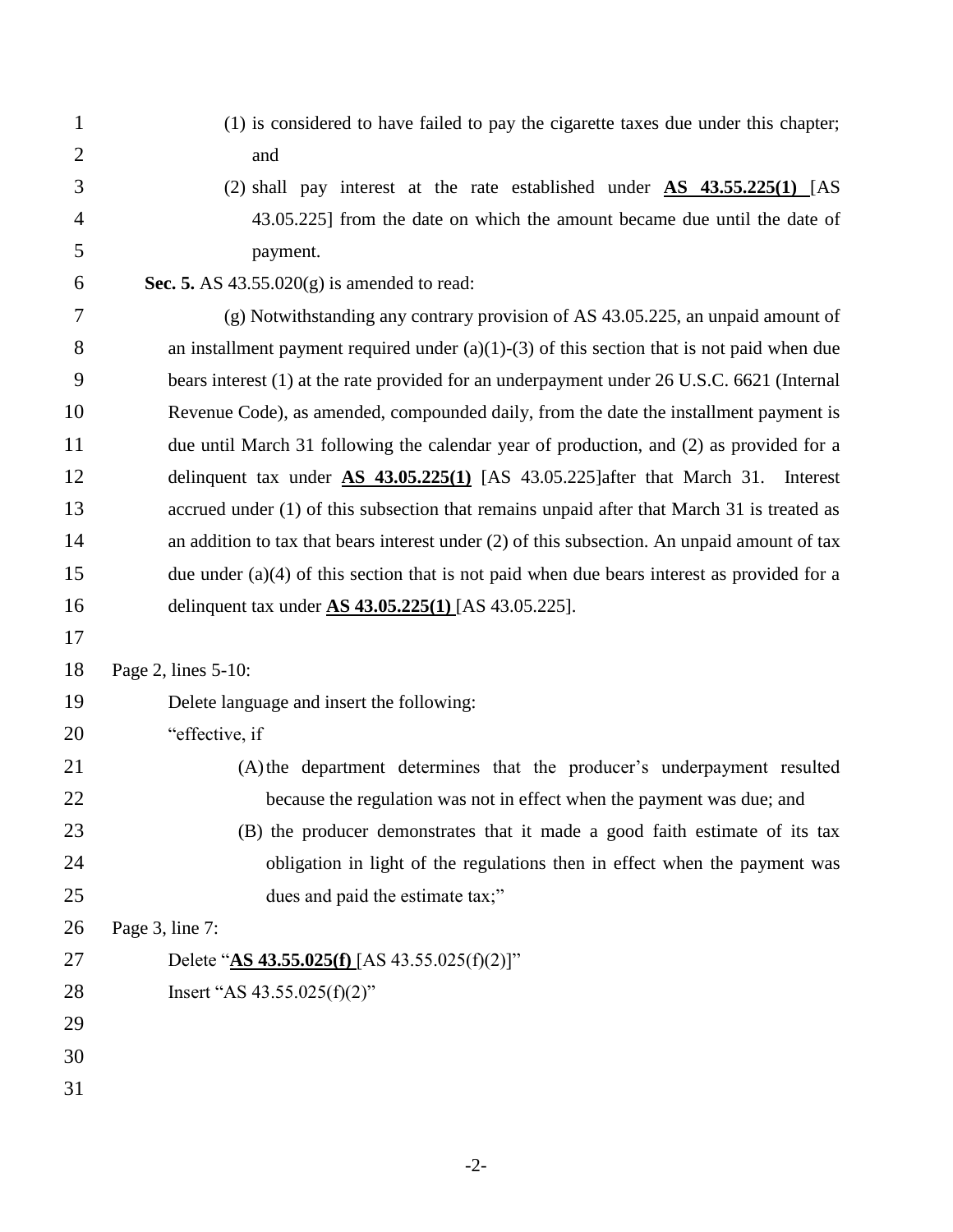| $\mathbf{1}$   | Page 3, line 9-10:                                                                                 |
|----------------|----------------------------------------------------------------------------------------------------|
| $\mathbf{2}$   | Delete " $\Delta S$ 43.55.025(f) [AS 43.55.025(f)(2)]"                                             |
| 3              | Insert "AS $43.55.025(f)(2)$ "                                                                     |
| $\overline{4}$ |                                                                                                    |
| 5              | Page 4, lines $5 - 31$                                                                             |
| 6              | Page 5, lines 1-31                                                                                 |
| 7              | Page 6 lines 1-31                                                                                  |
| 8              | Page 7, lines 1-31                                                                                 |
| 9              | Page 8, lines 1-31                                                                                 |
| 10             | Page 9, lines 1-25                                                                                 |
| 11             | Delete all material and insert new sections:                                                       |
| 12             | Sec. 9. AS $43.55.023(g)$ is amended to read:                                                      |
| 13             | The issuance of a transferable tax credit certificate under (d) of this section<br>(g)             |
| 14             | or the purchase of a certificate under AS 43.55.028 does not limit the department's ability        |
| 15             | to later audit a tax credit claim to which the certificate relates or to adjust the claim if the   |
| 16             | department determines, as a result of the audit, that the applicant was not entitled to the        |
| 17             | amount of the credit for which the certificate was issued. The tax liability of the                |
| 18             | applicant under AS $43.55.011(e)$ and $43.55.017-43.55.180$ is increased by the amount of          |
| 19             | the credit that exceeds that to which the applicant was entitled, or the applicant's               |
| 20             | available valid outstanding credits applicable against the tax levied by AS 43.55.011(e)           |
| 21             | are reduced by that amount. If the applicant's tax liability is increased under this               |
| 22             | subsection, the increase bears interest under $\overline{AS}$ 43.55.225(1) [AS 43.05.225] from the |
| 23             | date the transferable tax credit certificate was issued. For purposes of this subsection, an       |
| 24             | applicant that is an explorer is considered a producer subject to the tax levied by AS             |
| 25             | 4355.011(e).                                                                                       |
| 26             |                                                                                                    |
| 27             | Sec. 10. AS 43.55.023 is amended by adding a new subsection to read:                               |
| 28             | (m) A producer or explorer may take a tax credit for a well-related expenditure                    |
| 29             | incurred after June 30, 2010 and before July 1, 2016, as follows:                                  |
| 30             | (1) notwithstanding that a well-related expenditure may be a deductible                            |
| 31             | lease expenditure under AS 43.55.165 for purposes of calculating the production tax                |
|                |                                                                                                    |

-3-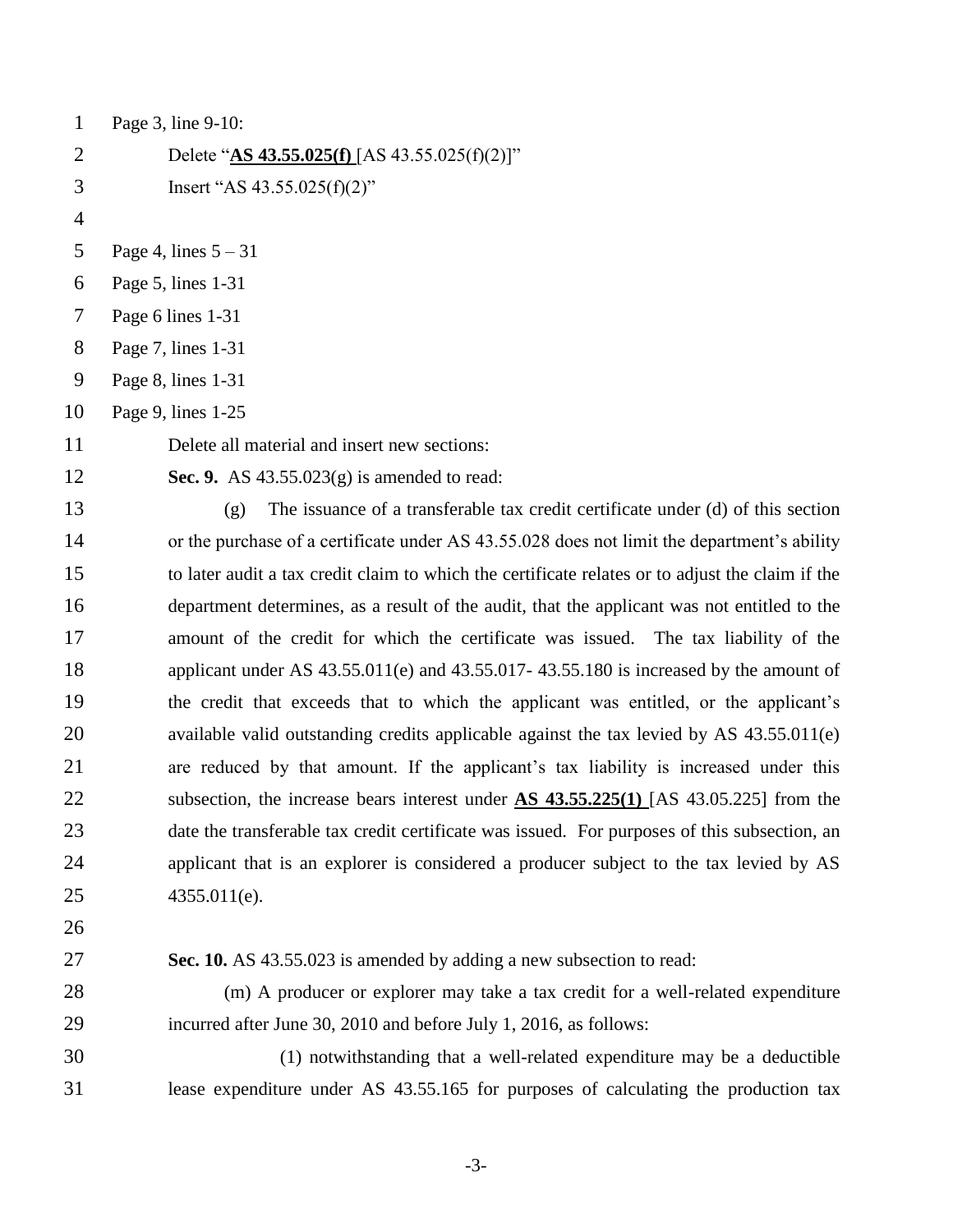value of oil and gas under AS 43.55.160(a), unless a credit for that expenditure is taken under (a) of this section, AS 38.05.180(i), AS 41.09.010, AS 43.20.043, or AS 43.55.025, a producer or explorer that incurs a well-related expenditure may also elect to apply a credit against a tax levied by AS 43.55.011(e) in the amount of 30 percent of that expenditure;

 (2) a producer or explorer may take a credit for a well-related expenditure incurred in connection with geological or geophysical exploration or in connection with an exploration well only if the producer or explorer

 (A) agrees, in writing, to the applicable provisions of AS 43.55.025(f)(2); and

 (B) submits to the Department of Natural Resources all data that would be required to be submitted under AS 43.55.025(f)(2) for a credit under AS 43.55.025;

 (3) in this subsection, "well-related expenditure" means a lease expenditure

 (A) directly related to an exploration well, a stratigraphic test well, a producing well, or an injection well other than a disposal well, if the expenditure is a qualified capital expenditure and an intangible drilling and development cost under 26 U.S.C. 263(c), as amended, and 26 C.F.R 1.612-4, regardless of the elections made under 26 U.S.C. 263(c); in this subparagraph, an expenditure directly related to a well includes an expenditure for well drilling, well sidetracking, well deepening, well testing, well stimulation, well completion or recompletion, or well workover, regardless as to whether the well is or has been a producing well; or

- (B) for seismic work conducted within the boundaries of a production or exploration unit.
- 
- 
- 
- 
- 
-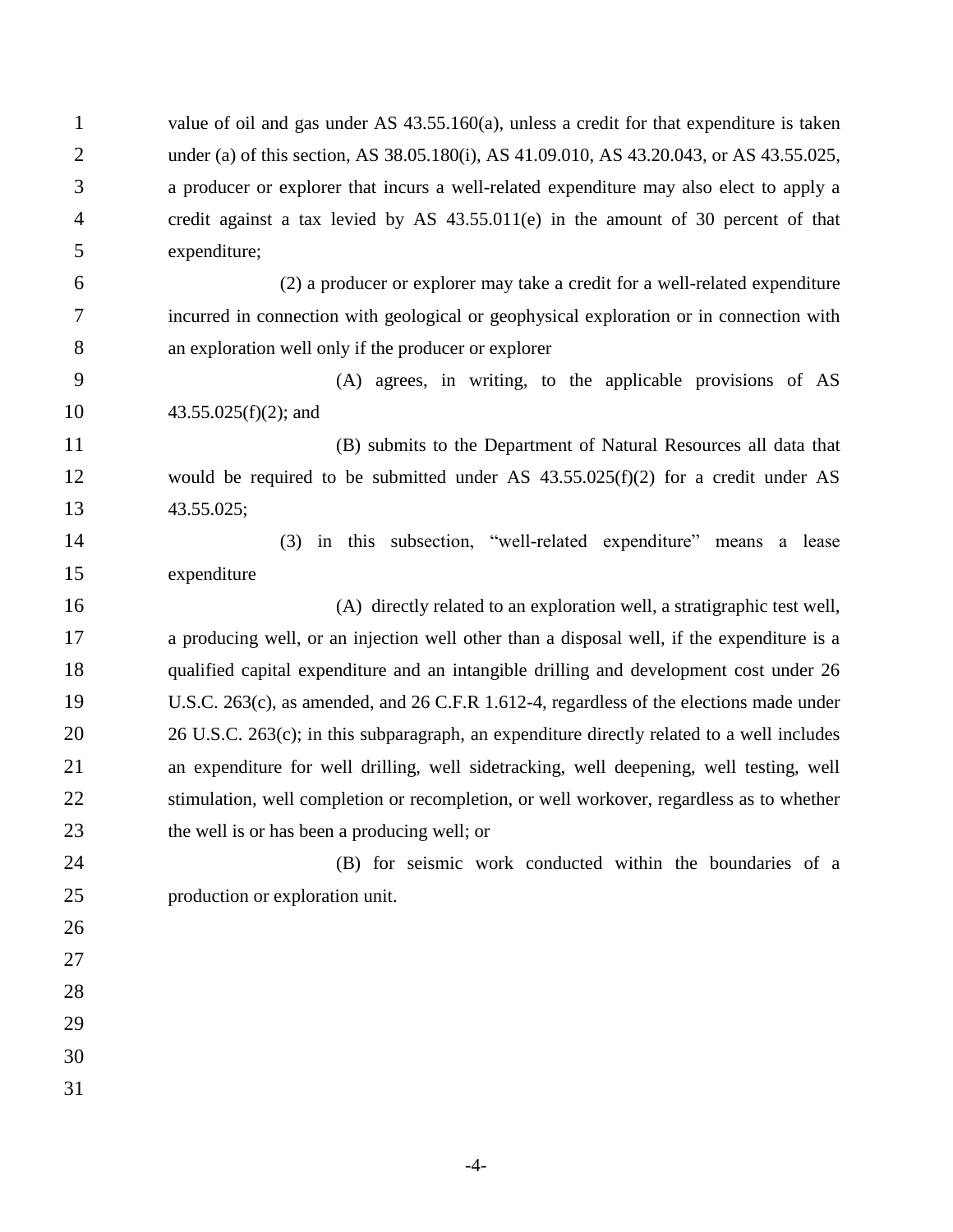Page 9, following line 26:

Insert new bill sections to read:

**Sec. 12.** AS 43.77.020(d) is amended to read:

 (d) A person subject to the tax under this chapter shall make quarterly payments of the tax estimated to be due for the year, as required under regulations adopted by the department. A taxpayer will be subject to an estimated tax penalty, determined by applying the interest rate specified in **AS 43.05.225(1)** [AS 43.55.225] to the underpayment for each quarter, unless the taxpayer makes estimated tax payment in equal installments that total either

 (1) at least 90 percent of the taxpayer's tax liability under this chapter for 11 the tax year; or

 (2) at least 100 percent of the taxpayer's tax liability under this chapter for the prior tax year.

**Sec. 13.** AS 43.90.430 is amended to read:

 **Sec. 43.90.430. Interest.** When a payment due to the state under this chapter becomes delinquent, the payment bears interest at the rate applicable to a delinquent tax under **AS 43.05.225(1)** [AS 43.05.225].

Page 9, line 29:

Delete both occurrences of "1" and insert "6"

Page 10, line 2-6:

Delete all material.